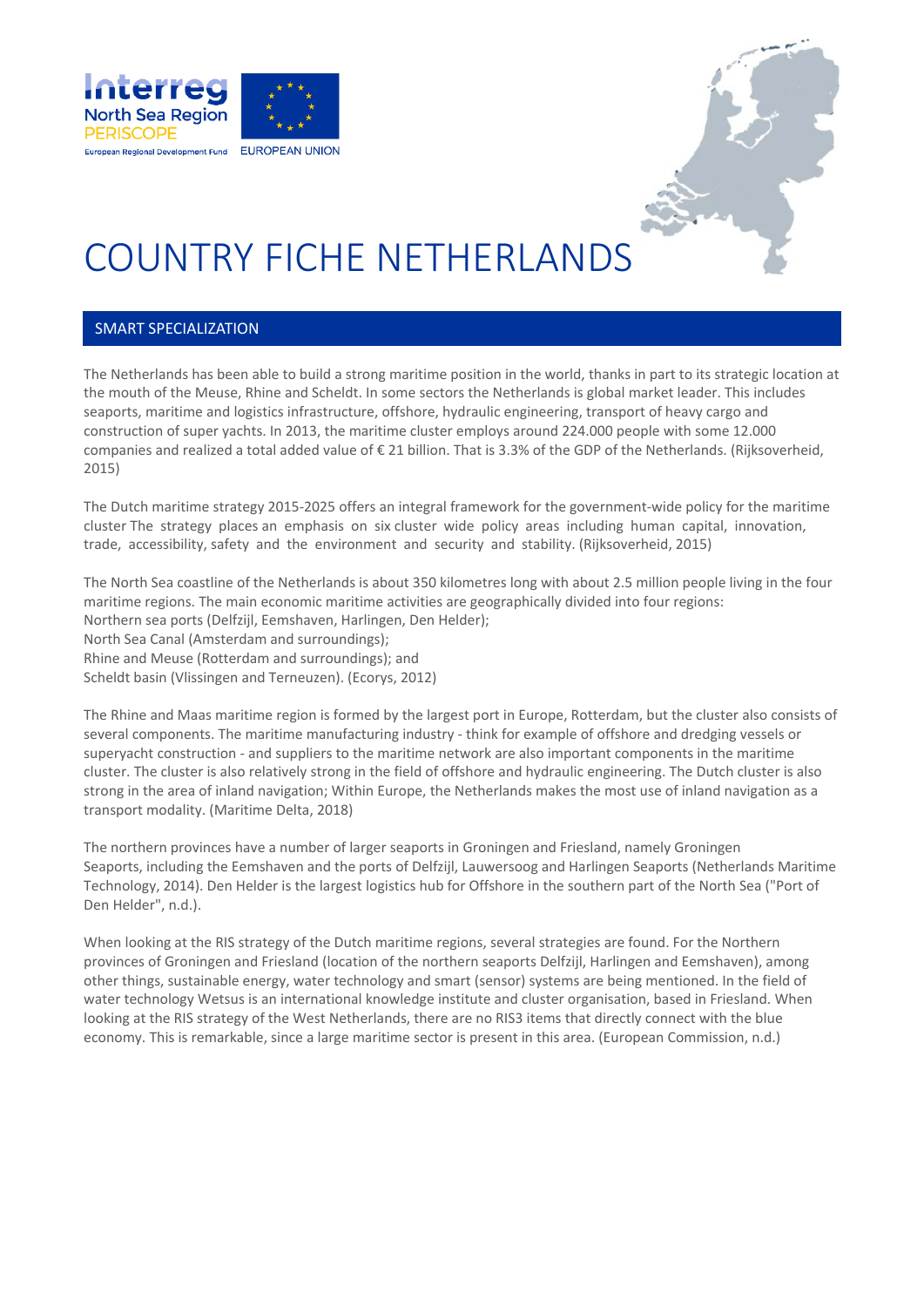### INTELLECTUAL PROPERTY RIGHTS (IPR), REGULATIONS AND STANDARD SUPPORT

| <b>IPR</b>           |                                                        |                         |                       |
|----------------------|--------------------------------------------------------|-------------------------|-----------------------|
| LOCAL IPR AMBASSADOR | WEBSITE                                                | <b>TELEPHONE NUMBER</b> | EMAIL                 |
| NL Octrooicentrum    | https://mijn.rvo.nl/octrooi-<br>aanvragen-in-nederland | +31 (0)88 042 6660      | octrooicentrum@rvo.nl |

| <b>MARINE SPATIAL PLANNING</b>                   |                                                                                                                                                                                                                                         |
|--------------------------------------------------|-----------------------------------------------------------------------------------------------------------------------------------------------------------------------------------------------------------------------------------------|
| Policy Document on the North Sea<br>2016-2021    | https://www.noordzeeloket.nl/en/Images/Policy%20Document%20on%20th<br>e%20North%20Sea%202016-2021%20%28download%29 4895.pdf                                                                                                             |
| <b>REGULATION AND STANDARD SUPPORT</b>           |                                                                                                                                                                                                                                         |
| AGENCIES TO CONTACT CONCERNING STANDARDS SUPPORT |                                                                                                                                                                                                                                         |
| Name agency                                      | <b>NEN</b>                                                                                                                                                                                                                              |
| Concerning                                       | NEN supports the standardization process in The Netherlands.                                                                                                                                                                            |
| Link to website                                  | www.nen.nl                                                                                                                                                                                                                              |
| telephone number                                 | (015) 2 690 391 (The Netherlands)<br>+31 152 690 391                                                                                                                                                                                    |
| Name agency                                      | <b>Bureau Veritas Certification</b>                                                                                                                                                                                                     |
| Concerning                                       | Bureau Veritas is an organisation with expertise in Testing, Inspection and<br>Certification (TIC)                                                                                                                                      |
| Link to website                                  | www.bureauveritas.nl                                                                                                                                                                                                                    |
| telephone number                                 | +31 (0)88 450 55 00                                                                                                                                                                                                                     |
| Name agency                                      | <b>DNV GL Netherlands</b>                                                                                                                                                                                                               |
| Concerning                                       | DNV GL is a global quality assurance and risk management company<br>providing classification, technical assurance, software and independent<br>expert advisory services to the maritime, oil & gas, power and renewables<br>industries. |
| Link to website                                  | www.dnvgl.nl                                                                                                                                                                                                                            |
| telephone number                                 | Rotterdam: +31 (0) 10 2922 600<br>Arnhem: +31 (0)26 3 56 91 11<br>Groningen:+31 50 700 9700<br>Drachten: +31 (0)512 540409                                                                                                              |
| Name agency                                      | Lloyd's Register                                                                                                                                                                                                                        |
| Concerning                                       | Classification company                                                                                                                                                                                                                  |
| Link to website                                  | www.lloydsregister.nl                                                                                                                                                                                                                   |
| telephone number                                 | Marine: +31 (0)10 4145088<br>Energy: +31 (0)10 2014200                                                                                                                                                                                  |
|                                                  | AGENCIES TO CONTACT CONCERNING MINISTRY OF INFRASTRUCTURE AND WATER MANAGEMENT                                                                                                                                                          |
| Name agency                                      | Rijkswaterstaat                                                                                                                                                                                                                         |
| Concerning                                       | Executive agency of the ministry of infrastructure and water management.                                                                                                                                                                |
| Link to website                                  | www.rijkswaterstaat.nl                                                                                                                                                                                                                  |
| telephone number                                 | +31 (0)8008002                                                                                                                                                                                                                          |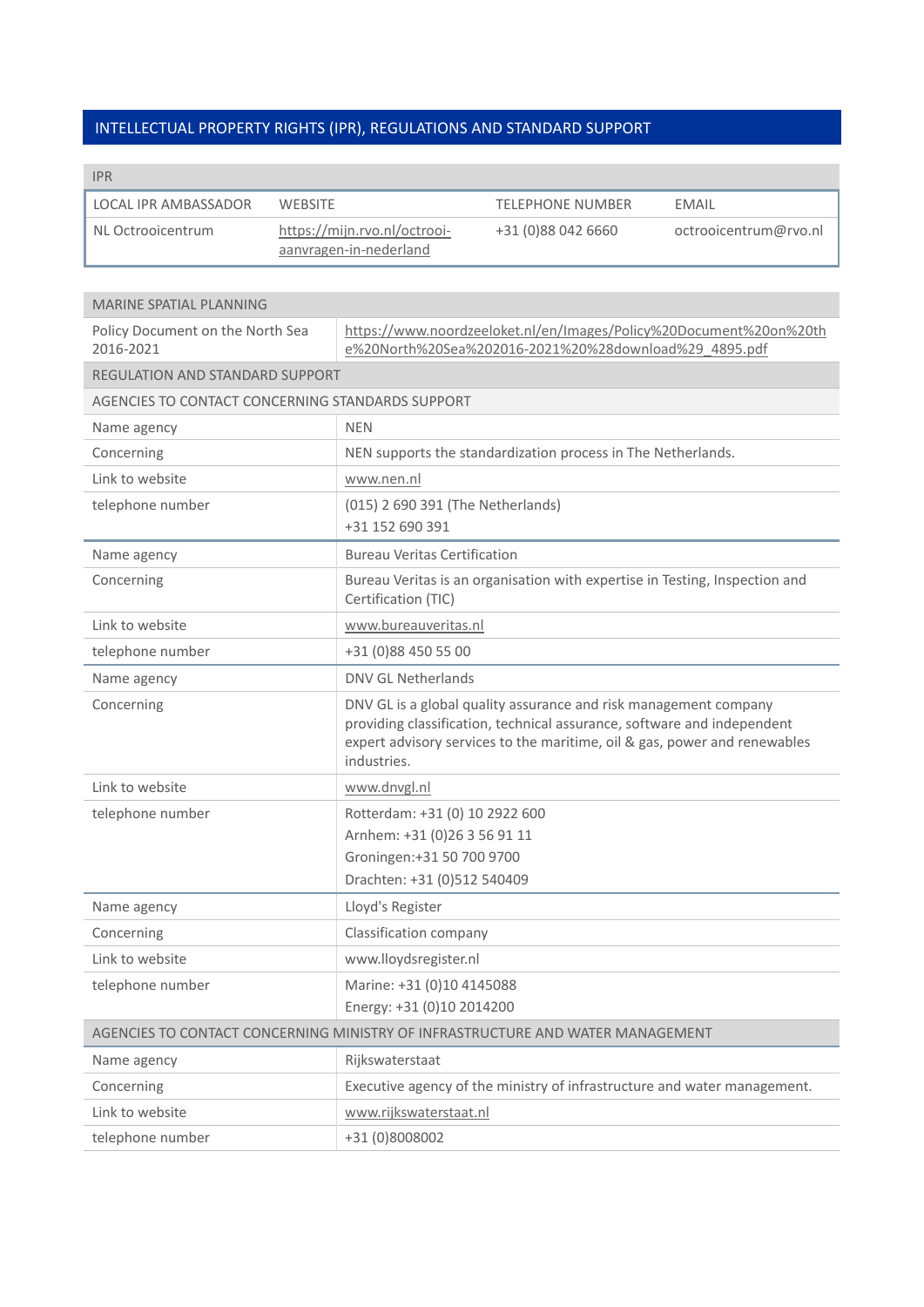| Name agency      | Inspectie Leefomgeving en Transport (ILT)                                                                                                                                                                                                         |
|------------------|---------------------------------------------------------------------------------------------------------------------------------------------------------------------------------------------------------------------------------------------------|
| Concerning       | Supervising agency of the ministry of infrastructure and water management                                                                                                                                                                         |
| Link to website  | www.ilent.nl                                                                                                                                                                                                                                      |
| telephone number | +31 (0)88 489 00 00                                                                                                                                                                                                                               |
|                  | AGENCIES TO CONTACT CONCERNING MINISTRY OF ECONOMIC AFFAIRS AND CLIMATE POLICY                                                                                                                                                                    |
| Name agency      | Staatstoezicht op de mijnen (SodM)                                                                                                                                                                                                                |
| Concerning       | Supervising agency for mineral and energy production in the Netherlands.<br>They monitor the safety and environmental protection of mining activities,<br>the gas network and wind at sea.                                                        |
| Link to website  | www.sodm.nl                                                                                                                                                                                                                                       |
| telephone number | +31 (0)70 379 8400                                                                                                                                                                                                                                |
| Name agency      | Netherlands food and consumer product safety authority (NVWA)                                                                                                                                                                                     |
| Concerning       | Agency of the Ministry of Economic Affairs that monitors the health of<br>animals and plants, animal welfare and the safety of food and consumer<br>products. In addition, the NVWA supervises compliance with nature<br>legislation.             |
| Link to website  | www.nvwa.nl                                                                                                                                                                                                                                       |
| telephone number | +31 (0)8 82 23 33 33 (cross border)<br>0900-03 88 (The Netherlands)                                                                                                                                                                               |
| Name agency      | Netherlands Enterprise Agency (RVO.nl)                                                                                                                                                                                                            |
| Concerning       | Netherlands Enterprise Agency (RVO.nl) stimulates entrepreneurs in<br>sustainable, agricultural, innovative and international business. It helps<br>entrepreneurs with funding, networking, know-how and compliance with<br>laws and regulations. |
| Link to website  | www.rvo.nl                                                                                                                                                                                                                                        |
| telephone number | +31 70 379 80 00 (cross border)<br>088 042 42 42 (The Netherlands)                                                                                                                                                                                |

### PERMITS AND EXEMPTIONS

| <b>MINERAL EXTRACTION</b> |                                                                                                                                      |
|---------------------------|--------------------------------------------------------------------------------------------------------------------------------------|
| Name permit               | Earth removal permit                                                                                                                 |
| Isssuing authority        | Rijkswaterstaat                                                                                                                      |
| Applies to                | Extraction of minerals located in shallow water (less than 100 metres deep),<br>such as the extraction of sand or shells.            |
| Link to website           | https://www.rijkswaterstaat.nl/water/wetten-regels-en-<br>vergunningen/overige-wetten/ontgrondingenwet/index.aspx                    |
| Name permit               | Mining permit                                                                                                                        |
| Isssuing authority        | Directoraat-Generaal Energie, Telecom en Mededinging (ETM)                                                                           |
| Applies to                | Extraction of minerals from deep subsoil. This generally involves oil or gas,<br>but it also includes rock salt and geothermal heat. |
| Link to website           | https://www.rijksoverheid.nl/ministeries/ministerie-van-economische-zaken-<br>en-klimaat                                             |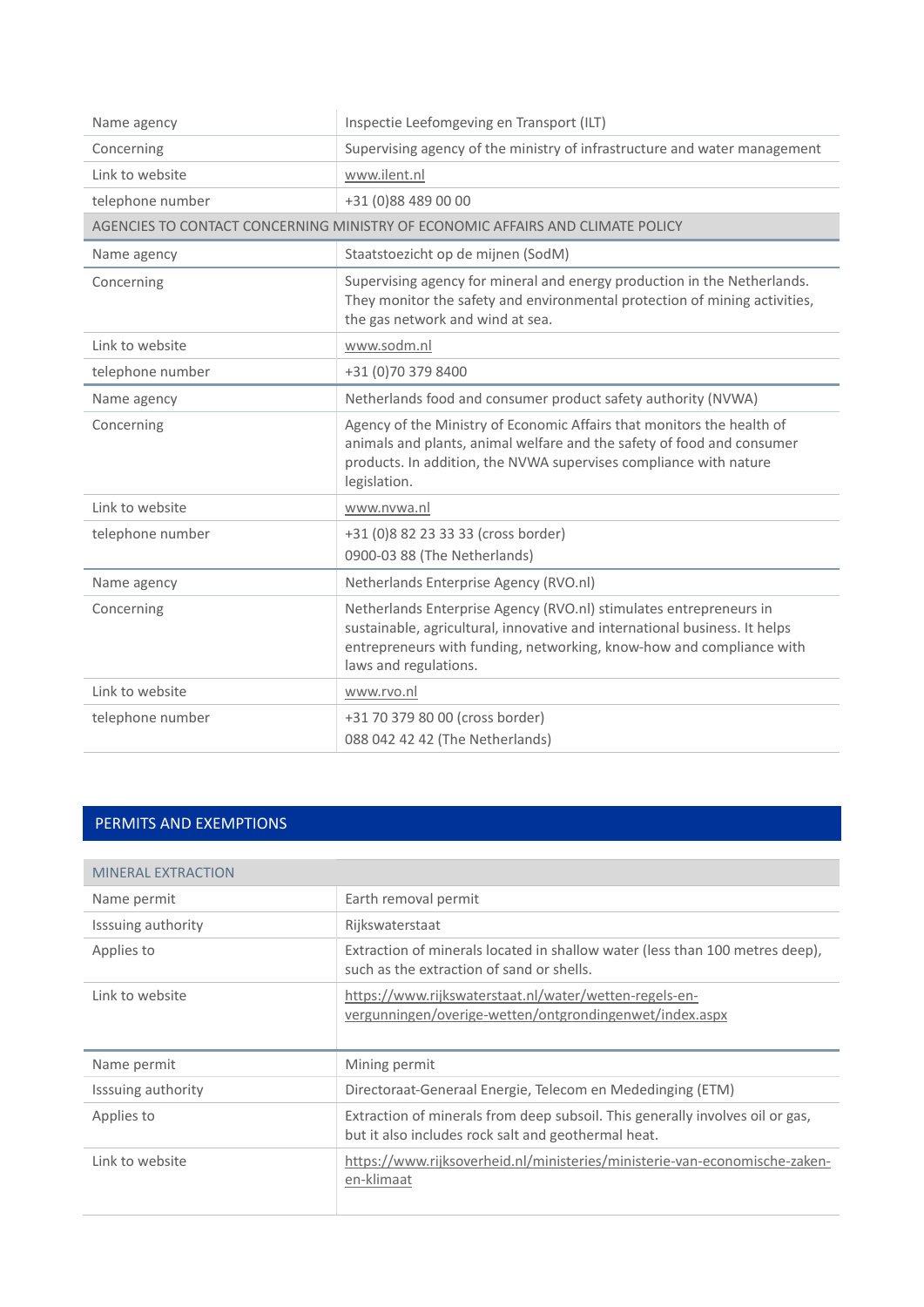| <b>FISHERY</b>                           |                                                                                                                                                                                                                        |
|------------------------------------------|------------------------------------------------------------------------------------------------------------------------------------------------------------------------------------------------------------------------|
| Name permit                              | European fishing permit                                                                                                                                                                                                |
| Isssuing authority                       | Rijksdienst voor Ondernemend Nederland                                                                                                                                                                                 |
| Applies to                               | Fishing in the North Sea                                                                                                                                                                                               |
| Link to website                          | www.rvo.nl                                                                                                                                                                                                             |
| <b>DUMPING AT SEA</b>                    |                                                                                                                                                                                                                        |
| Name permit                              | Waterpermit                                                                                                                                                                                                            |
| Isssuing authority                       | Rijkswaterstaat                                                                                                                                                                                                        |
| Applies to                               | Discharge of substances at the North Sea, such as cooling water or sewage<br>water purification plant                                                                                                                  |
| Link to website                          | www.omgevingsloket.nl                                                                                                                                                                                                  |
| <b>INSTALLATIONS AT SEA</b>              |                                                                                                                                                                                                                        |
| Name permit                              | Waterpermit                                                                                                                                                                                                            |
| Isssuing authority                       | Rijkswaterstaat                                                                                                                                                                                                        |
| Applies to                               | Build or position 'installations' in, on, above, under or over the seabed of the<br>North Sea. If such structures also fall under the Mining Act, then you only<br>require a permit in accordance with the Mining Act. |
| Link to website                          | www.omgevingsloket.nl                                                                                                                                                                                                  |
| NATURE2000 AREAS                         |                                                                                                                                                                                                                        |
| Name permit                              | Permit nature conservation act                                                                                                                                                                                         |
| Isssuing authority                       | Rijksdienst voor Ondernemend Nederland                                                                                                                                                                                 |
| Applies to                               | Activities in or in the vicinity of a Natura2000 area                                                                                                                                                                  |
| Link to website                          | www.rvo.nl                                                                                                                                                                                                             |
| <b>FLORA AND FAUNA</b>                   |                                                                                                                                                                                                                        |
| Name exemption                           | Exemption nature conservation act                                                                                                                                                                                      |
| Isssuing authority                       | Rijksdienst voor Ondernemend Nederland                                                                                                                                                                                 |
| Applies to                               | Activities that endanger protected animal species                                                                                                                                                                      |
| Link to website                          | www.rvo.nl                                                                                                                                                                                                             |
| <b>WRECKS AND ARCHAEOLOGICAL OBJECTS</b> |                                                                                                                                                                                                                        |
| Name permit                              | Monument permit                                                                                                                                                                                                        |
| Isssuing authority                       | Rijksdienst voor het Cultureel Erfgoed                                                                                                                                                                                 |
| Applies to                               | Activities in the vicinity of shipwrecks and other man-made structures                                                                                                                                                 |
| Link to website                          | www.cultureelerfgoed.nl                                                                                                                                                                                                |

### CROSS BORDER FINANCIAL INSTRUMENTS

| TYPE OF FINANCIAL INSTRUMENT | Loans                                                    |
|------------------------------|----------------------------------------------------------|
| NAME FINANCIAL INSTRUMENT    | Dutch Trade and Investment Fund (DTIF)                   |
| <b>DESCRIPTION</b>           | The Dutch Trade and Investment Fund (DTIF) offers loans, |
|                              | guarantees and export financing for Dutch companies      |
|                              | that want to expand their businesses internationally.    |
|                              | DTIF consists of two components: Investment and          |
|                              | Exports.                                                 |
| <b>WEBSITE</b>               | https://english.rvo.nl/subsidies-programmes/dutch-       |
|                              | trade-and-investment-fund-dtif                           |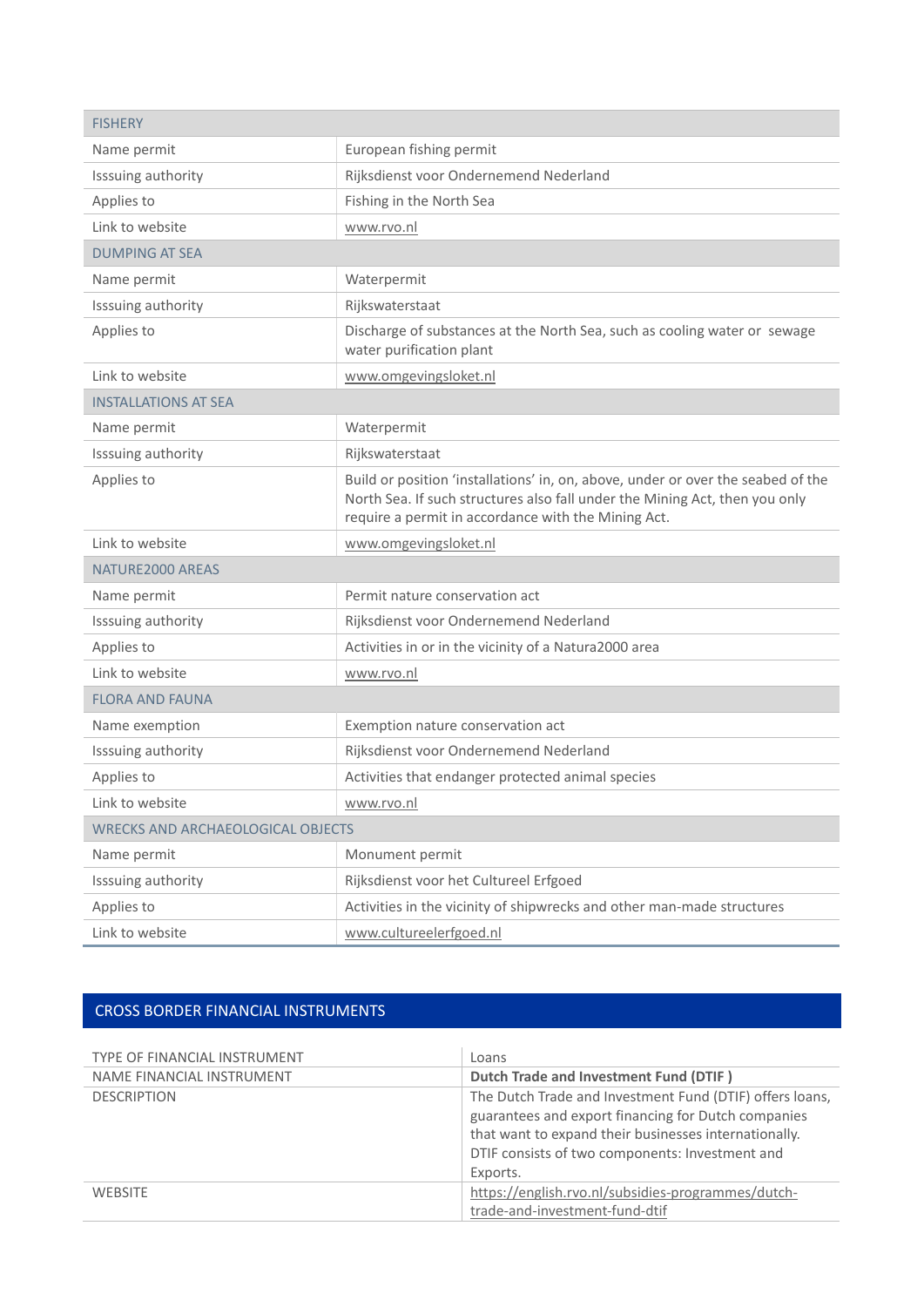| <b>TYPE OF FINANCIAL INSTRUMENT</b>                       | Grant                                                                                             |
|-----------------------------------------------------------|---------------------------------------------------------------------------------------------------|
| NAME FINANCIAL INSTRUMENT                                 | Subsidy scheme for demonstration projects, feasibility                                            |
|                                                           | studies and investment preparation studies (DHI)                                                  |
| <b>DESCRIPTION</b>                                        | The DHI scheme supports Dutch enterprises that want to                                            |
|                                                           | invest in or execute a project in emerging markets and in                                         |
|                                                           | developing countries.                                                                             |
| <b>WEBSITE</b>                                            | https://english.rvo.nl/subsidies-programmes/dhi                                                   |
| TYPE OF FINANCIAL INSTRUMENT                              | Tax concessions                                                                                   |
| NAME FINANCIAL INSTRUMENT                                 | <b>WBSO</b> (R&D tax credit)                                                                      |
| <b>DESCRIPTION</b>                                        | With the WBSO, companies can lower the wage costs for                                             |
|                                                           | research and development (R&D) and other R&D costs                                                |
|                                                           | and expenditures, such as prototypes or research                                                  |
|                                                           | equipment. You can deduct the tax benefit in your tax                                             |
|                                                           | return to the Netherlands Tax and Customs                                                         |
|                                                           | Administration.                                                                                   |
| <b>WEBSITE</b>                                            | https://rvo.nl                                                                                    |
| TYPE OF FINANCIAL INSTRUMENT                              | Grant                                                                                             |
| NAME FINANCIAL INSTRUMENT                                 | System integration at the North Sea (Systeemintegratie                                            |
|                                                           | op de Noordzee)                                                                                   |
| <b>DESCRIPTION</b>                                        | This subsidy scheme focuses on research and<br>development of new components, products, tools and |
|                                                           | services that enable large quantitees of offshore                                                 |
|                                                           | windenergy to be integrated against low economic costs.                                           |
| <b>WEBSITE</b>                                            | https://rvo.nl                                                                                    |
| TYPE OF FINANCIAL INSTRUMENT                              | Grant                                                                                             |
| NAME FINANCIAL INSTRUMENT                                 | <b>Take off</b>                                                                                   |
| <b>DESCRIPTION</b>                                        | The science-wide financial instrument Take-off stimulates                                         |
|                                                           | activity and entrepreneurship from Dutch knowledge                                                |
|                                                           | institutions. Academic entrepreneurs, but also starters                                           |
|                                                           | from higher professional education institutions and                                               |
|                                                           | starters who use knowledge from institutions for Applied                                          |
|                                                           | Research Organizations (TO2), can bring their innovative                                          |
|                                                           | research results to the market.                                                                   |
| <b>WEBSITE</b>                                            | https://www.nwo.nl/onderzoek-en-                                                                  |
|                                                           | resultaten/programmas/take-off                                                                    |
| TYPE OF FINANCIAL INSTRUMENT                              | Grant                                                                                             |
| NAME FINANCIAL INSTRUMENT                                 | MIT-R&D-samenwerkingsprojecten                                                                    |
| <b>DESCRIPTION</b>                                        | Grants are given for feasability projects of SME                                                  |
|                                                           | companies.                                                                                        |
| WEBSITE                                                   | https://www.rvo.nl/subsidies-regelingen/mit-rd-                                                   |
|                                                           | samenwerkingsprojecten                                                                            |
| TYPE OF FINANCIAL INSTRUMENT<br>NAME FINANCIAL INSTRUMENT | Loan<br><b>Innovation Credit</b>                                                                  |
| <b>DESCRIPTION</b>                                        | With the innovation credit SMEs are given financial                                               |
|                                                           | support for risky innovation projects. In this way the                                            |
|                                                           | government fills the gap in the capital market in a phase                                         |
|                                                           | where entrepreneurs are busy getting things going, but                                            |
|                                                           | have not yet generated returns.                                                                   |
| <b>WEBSITE</b>                                            | https://english.rvo.nl/subsidies-programmes/innovation-                                           |
|                                                           | credit                                                                                            |
| TYPE OF FINANCIAL INSTRUMENT                              | Grant                                                                                             |
| NAME FINANCIAL INSTRUMENT                                 | <b>Green deal</b>                                                                                 |
| <b>DESCRIPTION</b>                                        | The Green Deal approach in the Netherlands is an                                                  |
|                                                           | accessible way for companies, other stakeholder                                                   |
|                                                           | organizations, local and regional government and                                                  |
|                                                           | interest groups to work with Central Government on                                                |
|                                                           | green growth and social issues. The aim is to remove                                              |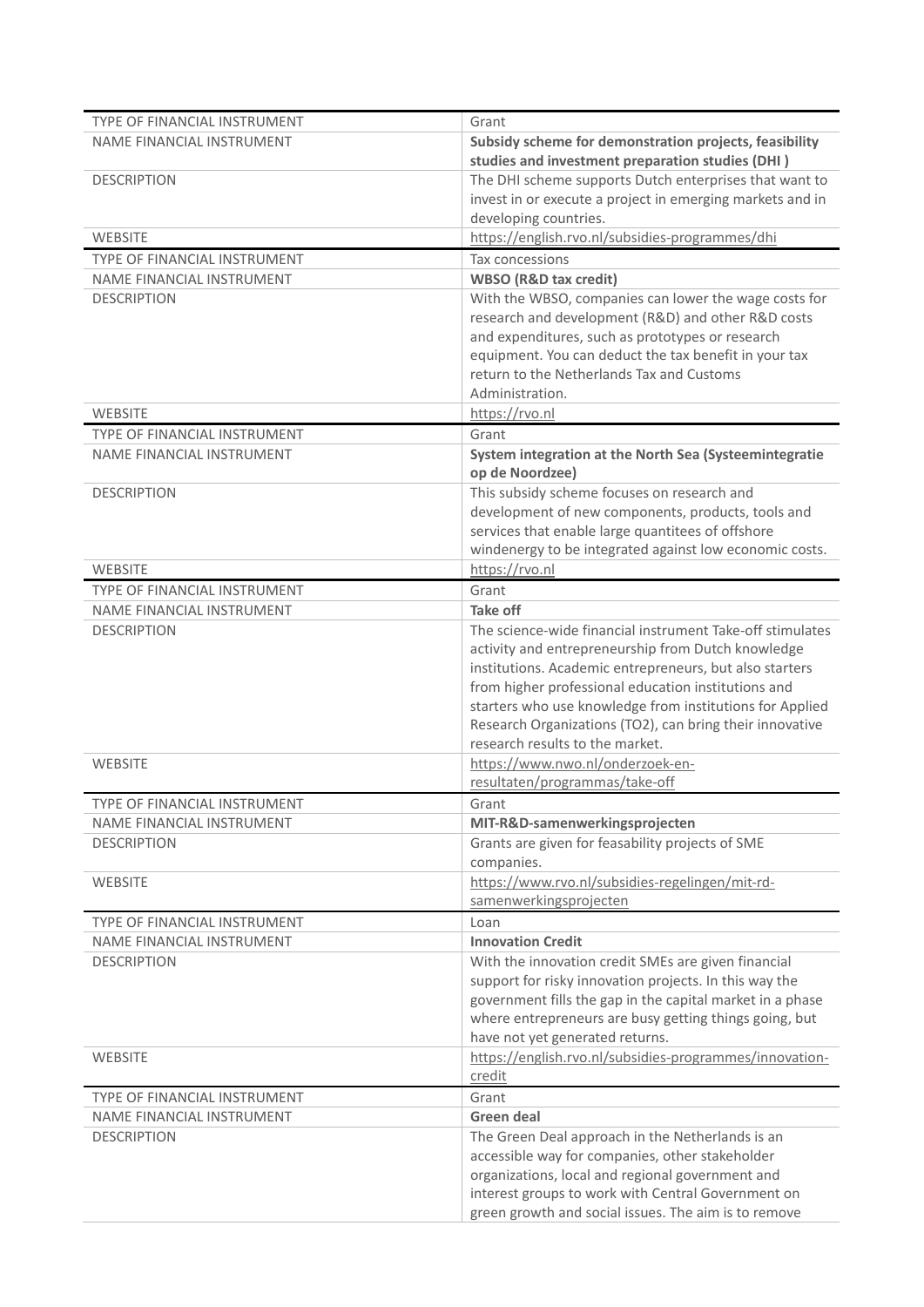|                                     | barriers to help sustainable initiatives get off the ground |
|-------------------------------------|-------------------------------------------------------------|
|                                     | and to accelerate this process where possible.              |
| <b>WEBSITE</b>                      | https://www.rvo.nl/onderwerpen/duurzaam-                    |
|                                     | ondernemen/groene-economie/green-deal                       |
| <b>TYPE OF FINANCIAL INSTRUMENT</b> | Grant                                                       |
| NAME FINANCIAL INSTRUMENT           | Renewable energy                                            |
| <b>DESCRIPTION</b>                  | The Renewable Energy subsidy aims to achieve the            |
|                                     | energy objectives for less costs with innovative projects.  |
| <b>WEBSITE</b>                      | https://www.rvo.nl/subsidies-regelingen/subsidies-          |
|                                     | energie-innovatie-topsector-energie/hernieuwbare-           |
|                                     | energie                                                     |
| <b>TYPE OF FINANCIAL INSTRUMENT</b> | Grant                                                       |
| NAME FINANCIAL INSTRUMENT           | <b>Subsidy scheme for Sustainable Shipbuilding (SDS)</b>    |
| <b>DESCRIPTION</b>                  | The Subsidy Scheme for Sustainable Shipbuilding (SDS) is    |
|                                     | intended for shipyards that want to carry out a             |
|                                     | shipbuilding innovation project that contributes to         |
|                                     | sustainable development.                                    |
| <b>WEBSITE</b>                      | https://www.rvo.nl/subsidies-                               |
|                                     | regelingen/subsidieregeling-duurzame-scheepsbouw-sds        |

### SME ORIENTED INCUBATOR SUPPORT



#### young entrepreneurs are here!

| <b>NAMF</b>    | Yeah!                                        |
|----------------|----------------------------------------------|
| MAIN TOPICS    | Consultancy Business For Startups And Sme's. |
| ADRESS         | Herestraat 106                               |
|                | 9711 Lm Groningen                            |
| <b>WEBSITE</b> | Http://www.Yeah.Eu/                          |



| <b>NAME</b>        | Idea voor duurzame energie                                                                                      |
|--------------------|-----------------------------------------------------------------------------------------------------------------|
| <b>MAIN TOPICS</b> | Incubator idea helps entrepreneurs to bring innovative ideas in the field of<br>renewable energy to the market. |
| ADRESS             | Bergerweg 200 – building c<br>1817 mn alkmaar                                                                   |
| <b>WEBSITE</b>     | Https://idea-nhn.nl/                                                                                            |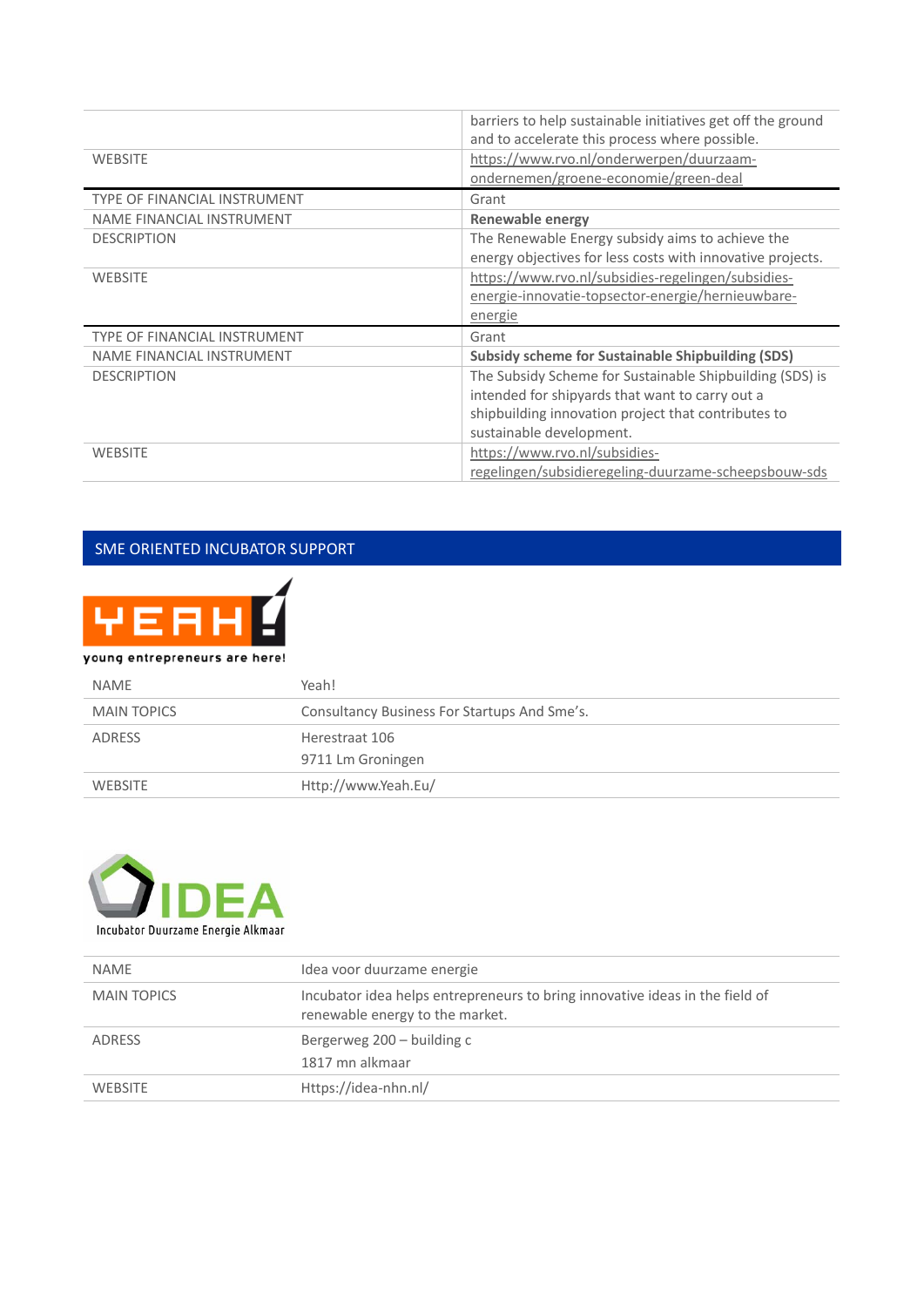## YES! DELFT

| <b>NAME</b>        | Yes!delft                                                                                                                                             |
|--------------------|-------------------------------------------------------------------------------------------------------------------------------------------------------|
| <b>MAIN TOPICS</b> | A tech incubator for startups in the fields of blockchain, artificial intelligence,<br>cleantech, medtech, aviation, robotics and complex technology. |
| ADRESS             | Molengraaffsingel 12<br>2629 id delft                                                                                                                 |
| <b>WEBSITE</b>     | Https://www.yesdelft.com/                                                                                                                             |

### EnTrans

| <b>NAME</b>        | Entrance                                                                                                                                                                                                                                    |
|--------------------|---------------------------------------------------------------------------------------------------------------------------------------------------------------------------------------------------------------------------------------------|
| <b>MAIN TOPICS</b> | EnTranCe is the hotspot of the Hanze University of applied sciences for businesses<br>and innovations. It has the facilities, technologies and network to develop plans into<br>the energy products and services the energy market demands. |
| ADRESS             | Zernikelaan 17<br>9747 aa Groningen                                                                                                                                                                                                         |
| <b>WEBSITE</b>     | http://en-tran-ce.org/                                                                                                                                                                                                                      |



| <b>NAME</b>        | Robovalley                                                                             |
|--------------------|----------------------------------------------------------------------------------------|
| <b>MAIN TOPICS</b> | Hub for robotic innovators, helps companies or start-ups that want to settle in delft. |
| ADRESS             | Julianalaan 67a                                                                        |
|                    | 2628 bc delft                                                                          |
| <b>WEBSITE</b>     | Http://www.robovalley.com/                                                             |



| <b>NAME</b>        | Buccaneer delft                                                                                                                         |
|--------------------|-----------------------------------------------------------------------------------------------------------------------------------------|
| <b>MAIN TOPICS</b> | Buccaneer delft mobilizes the energy and offshore industry, facilitating high-impact<br>partnerships to accelerate growth of scale-ups. |
| ADRESS             | Paardenmarkt 1<br>2611 pa, delft                                                                                                        |
| <b>WEBSITE</b>     | Https://buccaneerdelft.com/                                                                                                             |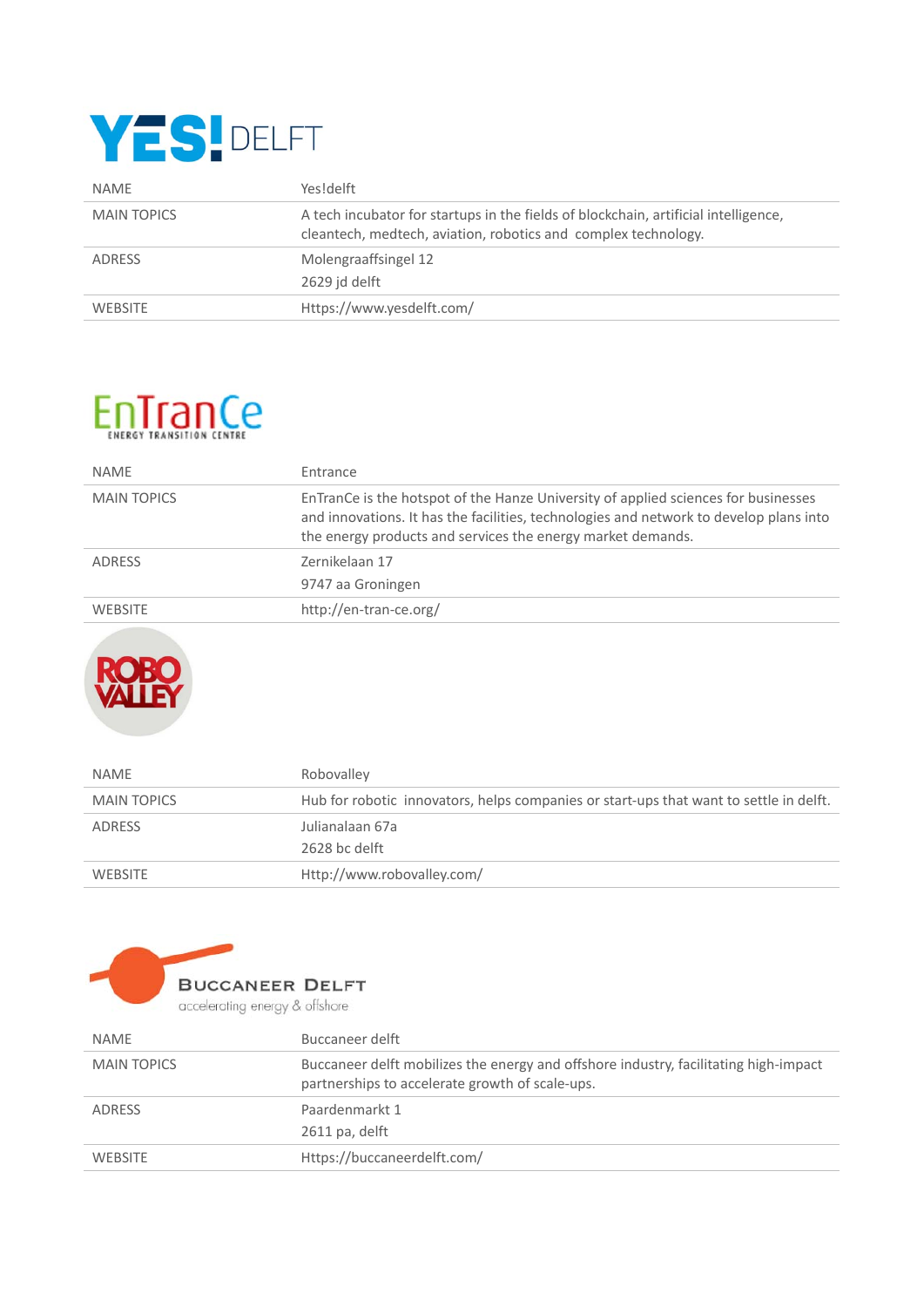## **PORTXL**

| <b>NAME</b>        | Portxl                                                               |
|--------------------|----------------------------------------------------------------------|
| <b>MAIN TOPICS</b> | Entrepreneurship hub for innovation in logistic, maritime and energy |
| ADRESS             | Marconistraat 16, 12th floor                                         |
|                    | 3029 ak rotterdam                                                    |
| WEBSITE            | Https://portxl.org/                                                  |



| <b>NAME</b>        | Green deal                                                                                                        |
|--------------------|-------------------------------------------------------------------------------------------------------------------|
| <b>MAIN TOPICS</b> | Stimulating sustainable innovation by the government, by aiding the<br>implementation of sustainable initiatives. |
| ADRESS             |                                                                                                                   |
| <b>WEBSITE</b>     | Https://www.greendeals.nl/                                                                                        |

### PROTOTYPING AND LABORATORY/TESTING INFRASTRUCTURES AND CO‐WORKING SPACES



| <b>NAME</b>               | Dmec (dutch marine energy centre)                                                                                                                                                                            |
|---------------------------|--------------------------------------------------------------------------------------------------------------------------------------------------------------------------------------------------------------|
| <b>TYPE OF TECHNOLOGY</b> | Tidal technology                                                                                                                                                                                             |
| <b>FACILITIES</b>         | - Inshore test site at den oever, suitable for performance, installation, survival, o&m<br>and demonstration tests;<br>- offshore marsdiep test site, suitable for performance, installation, survival, o&m, |
|                           | and demonstration tests.                                                                                                                                                                                     |
| <b>TRL LEVEL</b>          | $6 - 9$                                                                                                                                                                                                      |
| <b>WEBSITE</b>            | Https://www.dutchmarineenergy.com/                                                                                                                                                                           |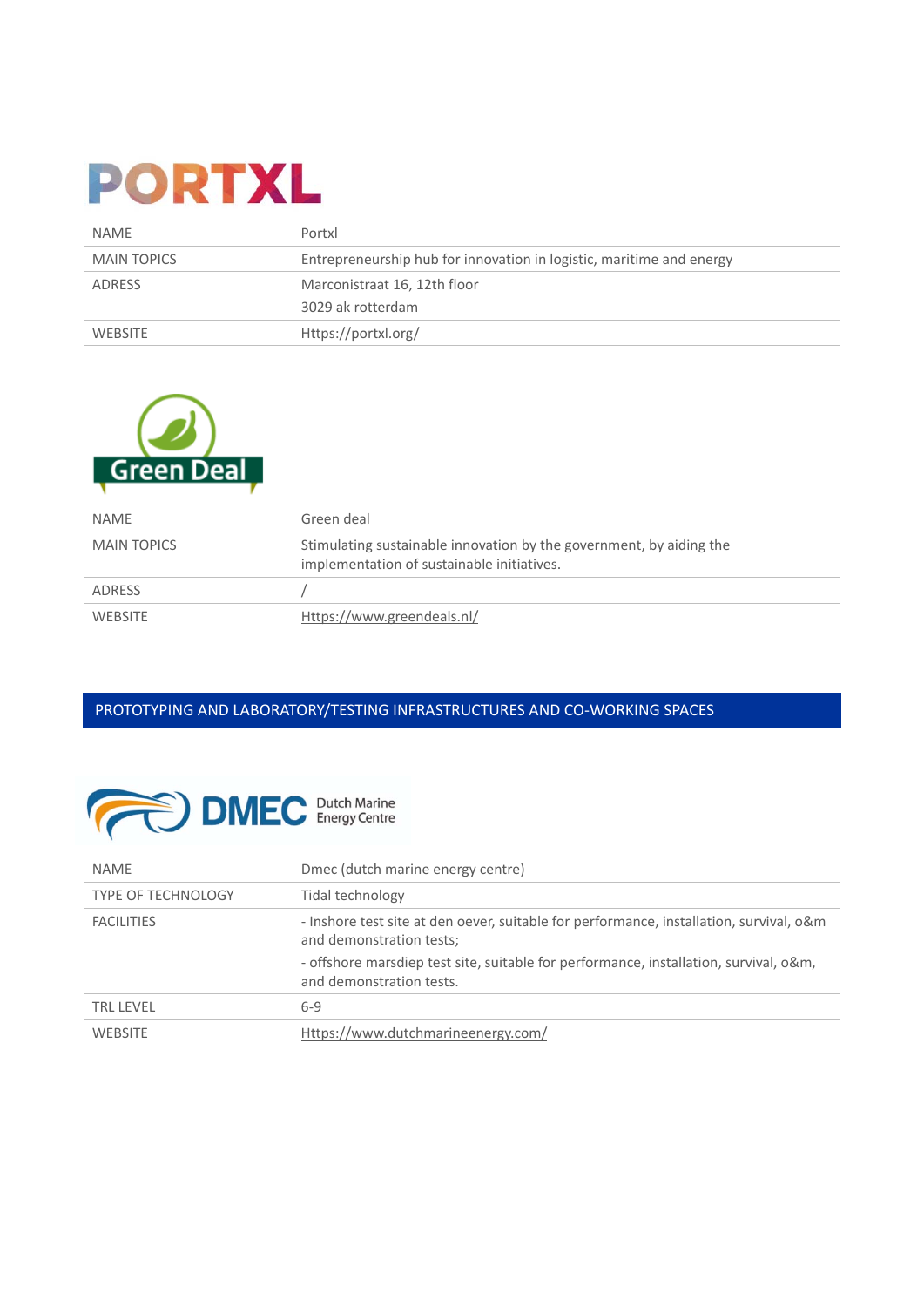# $\widetilde{\mathbf{T}}$ UDelft

| <b>NAME</b>               | Tu delft                                                                                                                     |
|---------------------------|------------------------------------------------------------------------------------------------------------------------------|
| <b>TYPE OF TECHNOLOGY</b> | Tidal technology<br>Wave technology                                                                                          |
| <b>FACILITIES</b>         | - Wave flume, simulating waves and stream. Suitable for performance, installation,<br>survival, o&m and demonstration tests; |
|                           | - stream flume, simulating stream. Suitable for performance, installation, survival,<br>o&m and demonstration tests;         |
|                           | - stream tank, simulating steram. Suitable for performance, installation, survival,<br>o&m, and demonstration tests.         |
| <b>TRL LEVEL</b>          | $1 - 3$                                                                                                                      |
| <b>WEBSITE</b>            | Https://www.tudelft.nl/ocean-energy/                                                                                         |



| <b>NAME</b>               | Wageningen university & research                                                                                                                                                                                      |
|---------------------------|-----------------------------------------------------------------------------------------------------------------------------------------------------------------------------------------------------------------------|
| <b>TYPE OF TECHNOLOGY</b> | Tidal technology                                                                                                                                                                                                      |
| <b>FACILITIES</b>         | - Straight flume, simulating stream, suitable for performance and hydrodynamics<br>tests of river simulations (sedimentation, dam prototypes);<br>- tilting flume, simulating stream, suitable for performance tests. |
| <b>TRL LFVFL</b>          | $1 - 3$                                                                                                                                                                                                               |
| <b>WEBSITE</b>            | Https://www.wur.nl/                                                                                                                                                                                                   |



| <b>NAME</b>               | Hogeschool zeeland                                                                                                                |
|---------------------------|-----------------------------------------------------------------------------------------------------------------------------------|
| <b>TYPE OF TECHNOLOGY</b> | Tidal technology                                                                                                                  |
|                           | Wave technology                                                                                                                   |
| <b>FACILITIES</b>         | - Wave basin, simulating waves and (tidal) streams. Suitable for proof of principle<br>tests of dam systems (including turbines); |
|                           | - stream flume, simulating (tidal) streams. Suitable for proof of principle tests of<br>dam systems (including turbines).         |
| <b>TRL LEVEL</b>          | $1 - 3$                                                                                                                           |
| <b>WEBSITE</b>            | Https://hz.nl/                                                                                                                    |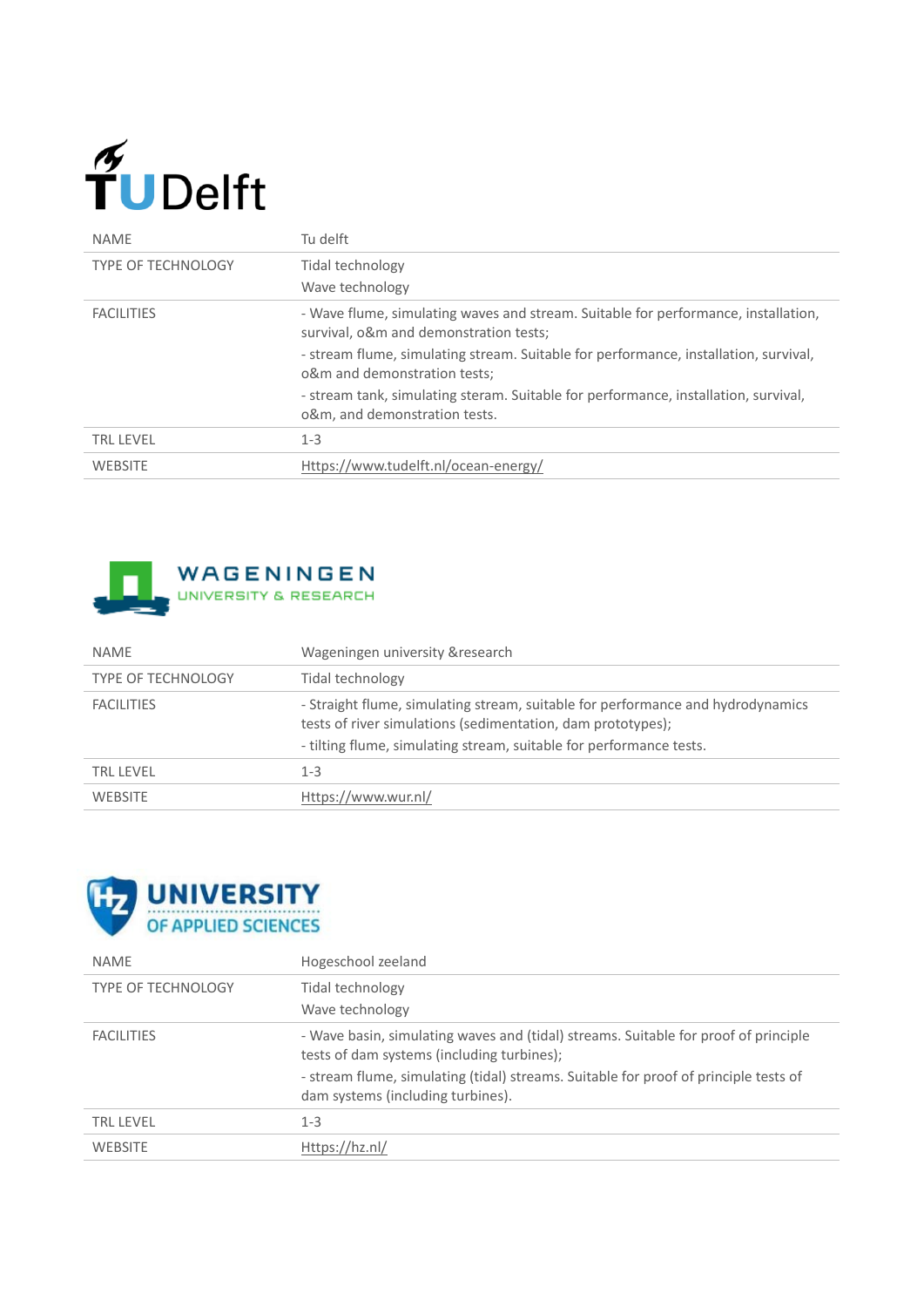

| <b>NAME</b>               | <b>Deltares</b>                                                                                                                                                                                                                                                                                                                                                                                |
|---------------------------|------------------------------------------------------------------------------------------------------------------------------------------------------------------------------------------------------------------------------------------------------------------------------------------------------------------------------------------------------------------------------------------------|
| <b>TYPE OF TECHNOLOGY</b> | Tidal technology<br>Wave technology                                                                                                                                                                                                                                                                                                                                                            |
| <b>FACILITIES</b>         | - Atlantic basin, simulating waves and (tidal) currents. Suitable for performance and<br>survival tests;<br>- pacific basin, simulating waves, suitable for performance and survival tests;<br>- delta basin, simulating waves and (tidal) currents. Suitable for performance and<br>survival tests;<br>- intake and outfall basin (ios), simulating tidal range. Suitable for performance and |
|                           | survival tests;<br>- delta flume, simulating waves. Suitable for performance and survival tests;                                                                                                                                                                                                                                                                                               |
|                           | - scheldt flume, simulating waves and (tidal) currents. Suitable for performance and<br>survival tests.                                                                                                                                                                                                                                                                                        |
| <b>TRL LEVEL</b>          | $1 - 6$                                                                                                                                                                                                                                                                                                                                                                                        |
| <b>WEBSITE</b>            | Https://www.deltares.nl/en/                                                                                                                                                                                                                                                                                                                                                                    |



| <b>NAME</b>               | Marin                                                                                                       |
|---------------------------|-------------------------------------------------------------------------------------------------------------|
| <b>TYPE OF TECHNOLOGY</b> | Tidal technology<br>Wave technology                                                                         |
|                           | Otec technology                                                                                             |
| <b>FACILITIES</b>         | - Offshore basin, simulating waves, currents, wind. Suitable for performance and<br>installation tests      |
|                           | - deepwater towing tank, simulating tow tests. Suitable for performance, installation<br>and survival tests |
|                           | - depressurised wave basin, simulating waves and low air pressures. Suitable for<br>performance tests;      |
|                           | - concept basin, simulating waves and wind, suitable for performance tests;                                 |
|                           | - shallow water basin, simulating waves. Suitable for performance and installation<br>tests;                |
|                           | - cavitation tunnel, simulating low pressures. Suitable for cavitation observation.                         |
| <b>TRL LEVEL</b>          | $3-6$                                                                                                       |
| <b>WEBSITE</b>            | Http://www.marin.nl/web/home.htm                                                                            |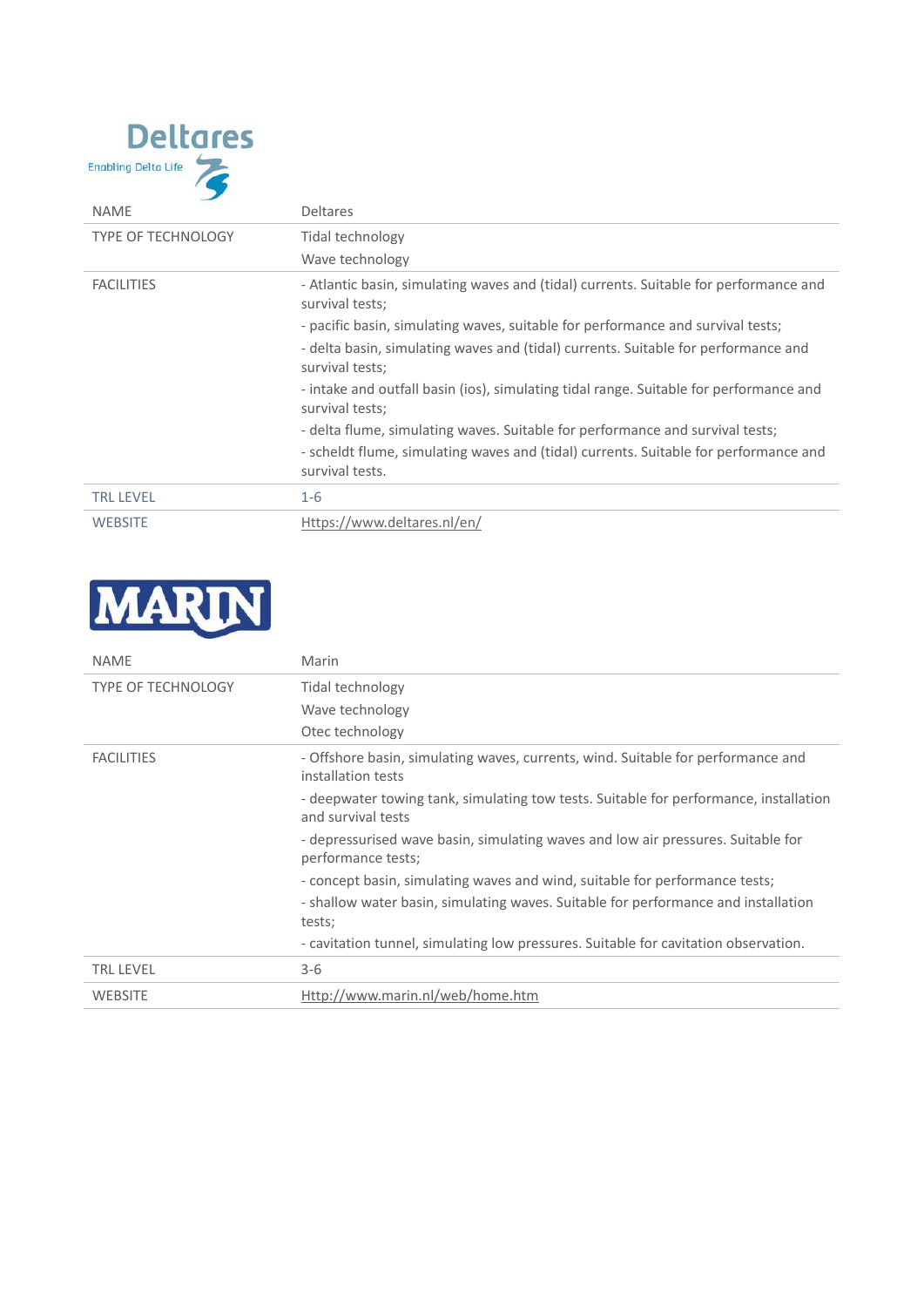

٠

| <b>NAMF</b>        | Ttc-gd                                                                                                                                                                                                                                                                                                         |
|--------------------|----------------------------------------------------------------------------------------------------------------------------------------------------------------------------------------------------------------------------------------------------------------------------------------------------------------|
| TYPE OF TECHNOLOGY | Tidal technology                                                                                                                                                                                                                                                                                               |
| <b>FACILITIES</b>  | Inshore grevelingendam site, when completed, tidal technology center<br>grevelingendam (ttc-gd) at the 'flakkeese spuisluis' in the grevelingendam will<br>provide developers of tidal energy technologies with the means to test, certify and<br>showcase their products in fully operational tidal contexts. |
| <b>TRL LEVEL</b>   | $4 - 8$                                                                                                                                                                                                                                                                                                        |
| <b>WEBSITE</b>     | Https://www.bt-projects.com/portfolio-items/tidal-technology-center-<br>grevelingendam/                                                                                                                                                                                                                        |

| HOZ                       |                                                                                                                                                                                                    |
|---------------------------|----------------------------------------------------------------------------------------------------------------------------------------------------------------------------------------------------|
| <b>NAME</b>               | <b>Nioz</b>                                                                                                                                                                                        |
| <b>TYPE OF TECHNOLOGY</b> | Tidal technology<br>Wave technology<br>Otec technology<br>Salinity gradient technology                                                                                                             |
| <b>FACILITIES</b>         | Test bassin, simulating dynamic tank. Suitable for performance and component<br>testing;<br>Pressure tank, simulating high pressure. Suitable for performance, operation and<br>component testing; |
| <b>TRL LEVEL</b>          | $1 - 9$                                                                                                                                                                                            |
| <b>WEBSITE</b>            | Https://www.nioz.nl/en                                                                                                                                                                             |



| <b>NAME</b>               | Fisheries innovation center (visserij innovatiecentrum zuid-west nederland)                                                                                                                                                                      |
|---------------------------|--------------------------------------------------------------------------------------------------------------------------------------------------------------------------------------------------------------------------------------------------|
| <b>TYPE OF TECHNOLOGY</b> | Fishing techniques                                                                                                                                                                                                                               |
| <b>FACILITIES</b>         | The fisheries innovation center supports projects that promote technical<br>innovations and contribute to the sustainability of the fishing sector. In a test pool,<br>gears and networks are tested in as realistic an environment as possible. |
| <b>TRL LEVEL</b>          | 1-9                                                                                                                                                                                                                                              |
| <b>WEBSITE</b>            | Https://visserij-innovatiecentrum.nl/                                                                                                                                                                                                            |